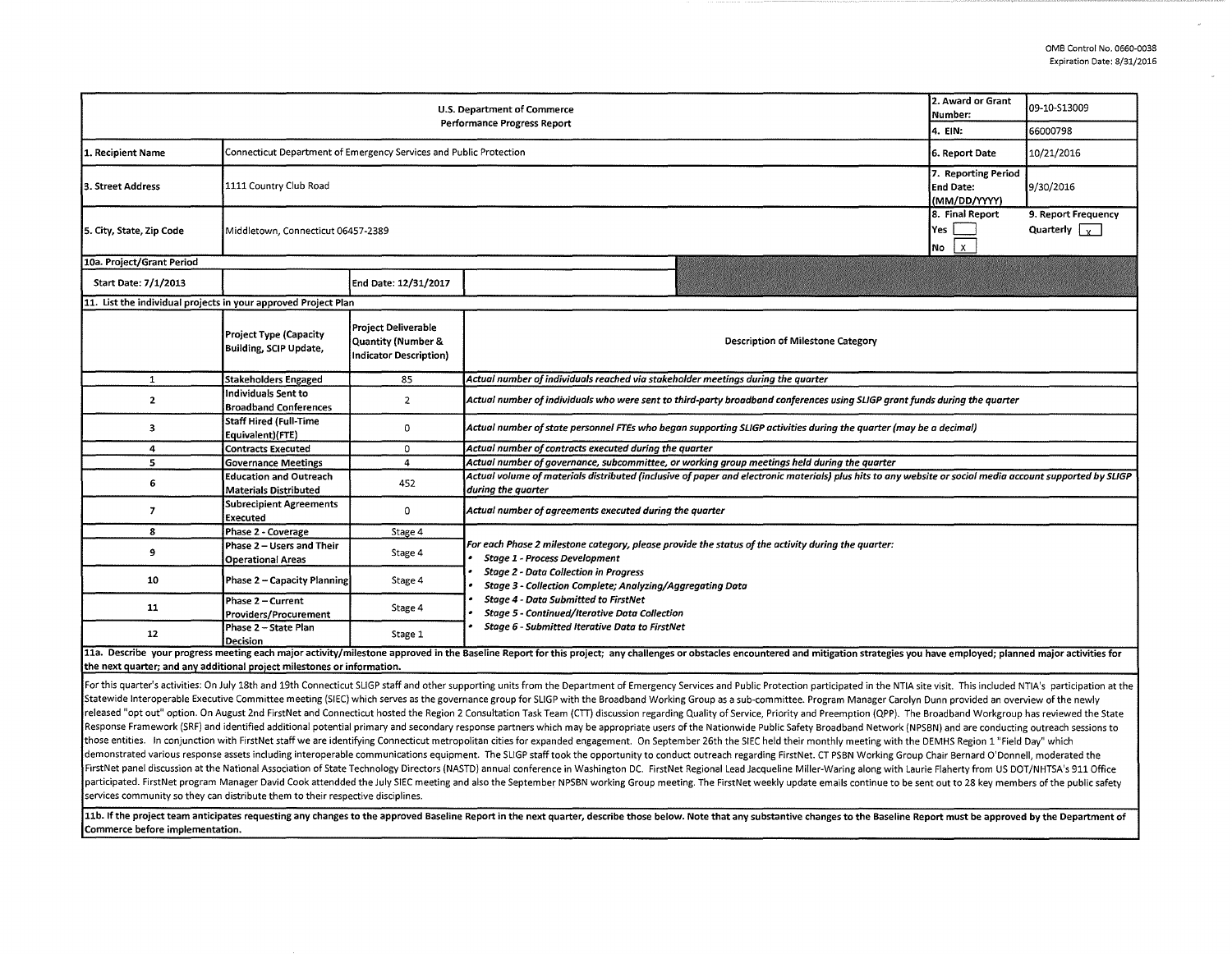$\sim 10^7$ 

 $\mathcal{L}^{\mathcal{L}}$ 

 $\sim$ 

No significant changes are planned.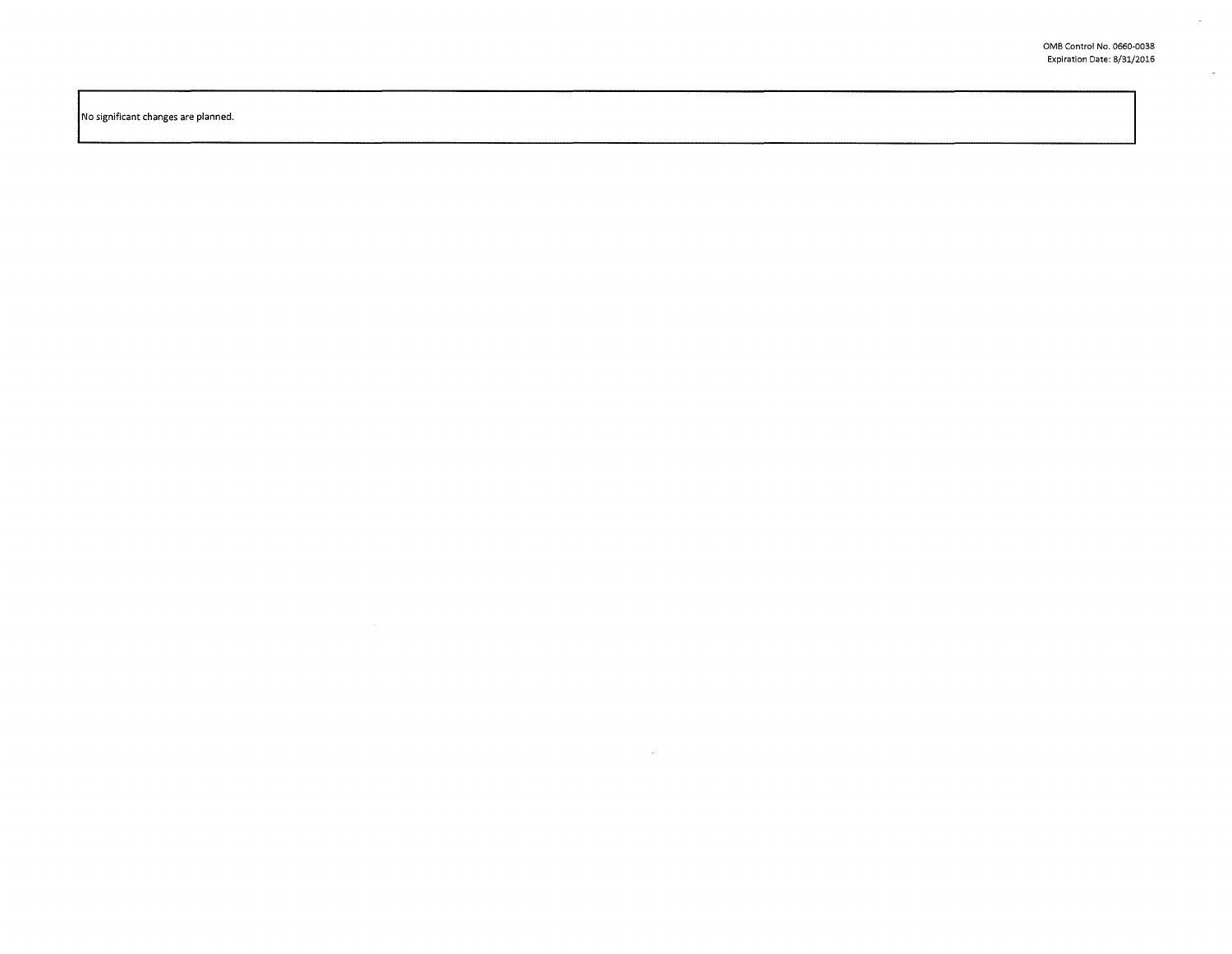$\omega$ 

 $\bar{\omega}$ 

| 11c. Provide any other information that would be useful to NTIA as it assesses this project's progress.                                                    |                                                                             |                                                                                                          |                                 |                      |                               |                   |                 |                                         |                                          |  |  |
|------------------------------------------------------------------------------------------------------------------------------------------------------------|-----------------------------------------------------------------------------|----------------------------------------------------------------------------------------------------------|---------------------------------|----------------------|-------------------------------|-------------------|-----------------|-----------------------------------------|------------------------------------------|--|--|
| None at this time.                                                                                                                                         |                                                                             |                                                                                                          |                                 |                      |                               |                   |                 |                                         |                                          |  |  |
| 11d. Describe any success stories or best practices you have identified. Please be as specific as possible.                                                |                                                                             |                                                                                                          |                                 |                      |                               |                   |                 |                                         |                                          |  |  |
| Review of the State of Connecticut Response Framework to identify additional potential users of the NPSBN and expand outreach.                             |                                                                             |                                                                                                          |                                 |                      |                               |                   |                 |                                         |                                          |  |  |
| 12. Personnel                                                                                                                                              |                                                                             |                                                                                                          |                                 |                      |                               |                   |                 |                                         |                                          |  |  |
| 12a. If the project is not fully staffed, describe how any lack of staffing may impact the project's time line and when the project will be fully staffed. |                                                                             |                                                                                                          |                                 |                      |                               |                   |                 |                                         |                                          |  |  |
| N/A                                                                                                                                                        |                                                                             |                                                                                                          |                                 |                      |                               |                   |                 |                                         |                                          |  |  |
| 12b. Staffing Table - Please include all staff that have contributed time to the project. Please do not remove individuals from this table.                |                                                                             |                                                                                                          |                                 |                      |                               |                   |                 |                                         |                                          |  |  |
| <b>Job Title</b>                                                                                                                                           | FTE%                                                                        | <b>Project (s) Assigned</b>                                                                              |                                 |                      |                               |                   |                 | Change                                  |                                          |  |  |
| SWIC                                                                                                                                                       | 25                                                                          | Coordinate activities, administrative management, attend conference & PSBB workshop - varies as required |                                 |                      |                               |                   |                 | No change                               |                                          |  |  |
| Emergency<br><b>Telecommunications Director</b>                                                                                                            | 10                                                                          | Participate in NPSBB workgroup meeting/activities                                                        |                                 |                      |                               |                   |                 | No change                               |                                          |  |  |
| <b>Telecommunications Engineer</b>                                                                                                                         | 5                                                                           | Participate in NPSB workgroup meeting/activities                                                         |                                 |                      |                               |                   |                 | No change                               |                                          |  |  |
|                                                                                                                                                            |                                                                             |                                                                                                          |                                 |                      |                               |                   |                 |                                         |                                          |  |  |
|                                                                                                                                                            | 13. Subcontracts (Vendors and/or Subrecipients)                             |                                                                                                          |                                 |                      |                               |                   |                 |                                         |                                          |  |  |
| 13a. Subcontracts Table - Include all subcontractors. The totals from this table must equal the "Subcontracts Total" in Question 14f.                      |                                                                             |                                                                                                          |                                 |                      |                               |                   |                 |                                         |                                          |  |  |
| Name                                                                                                                                                       | <b>Subcontract Purpose</b>                                                  |                                                                                                          | <b>Type</b><br>(Vendor/Subrec.) | RFP/RFQ Issued (Y/N) | Contract<br>Executed<br>(Y/N) | <b>Start Date</b> | <b>End Date</b> | <b>Total Federal Funds</b><br>Allocated | <b>Total Matching Funds</b><br>Allocated |  |  |
| Applied Geographics, Inc.                                                                                                                                  | Project management support, outreach, meeting<br>facilitation               |                                                                                                          | l Vendor                        | N                    | Υ                             | 1/1/2014          | 12/31/2017      | \$645,000.00                            | \$0.00                                   |  |  |
| Vendor to be determined (if<br>needed)                                                                                                                     | Additional data collection efforts/support/state plan<br>development        |                                                                                                          | Vendor                          | Ν                    | N                             |                   | 12/31/2017      | \$691,157.00 Max                        | \$0.00                                   |  |  |
|                                                                                                                                                            |                                                                             |                                                                                                          |                                 |                      |                               |                   |                 |                                         |                                          |  |  |
|                                                                                                                                                            | 13b. Describe any challenges encountered with vendors and/or subrecipients. |                                                                                                          |                                 |                      |                               |                   |                 |                                         |                                          |  |  |
|                                                                                                                                                            |                                                                             |                                                                                                          |                                 |                      |                               |                   |                 |                                         |                                          |  |  |
| None                                                                                                                                                       |                                                                             |                                                                                                          |                                 |                      |                               |                   |                 |                                         |                                          |  |  |